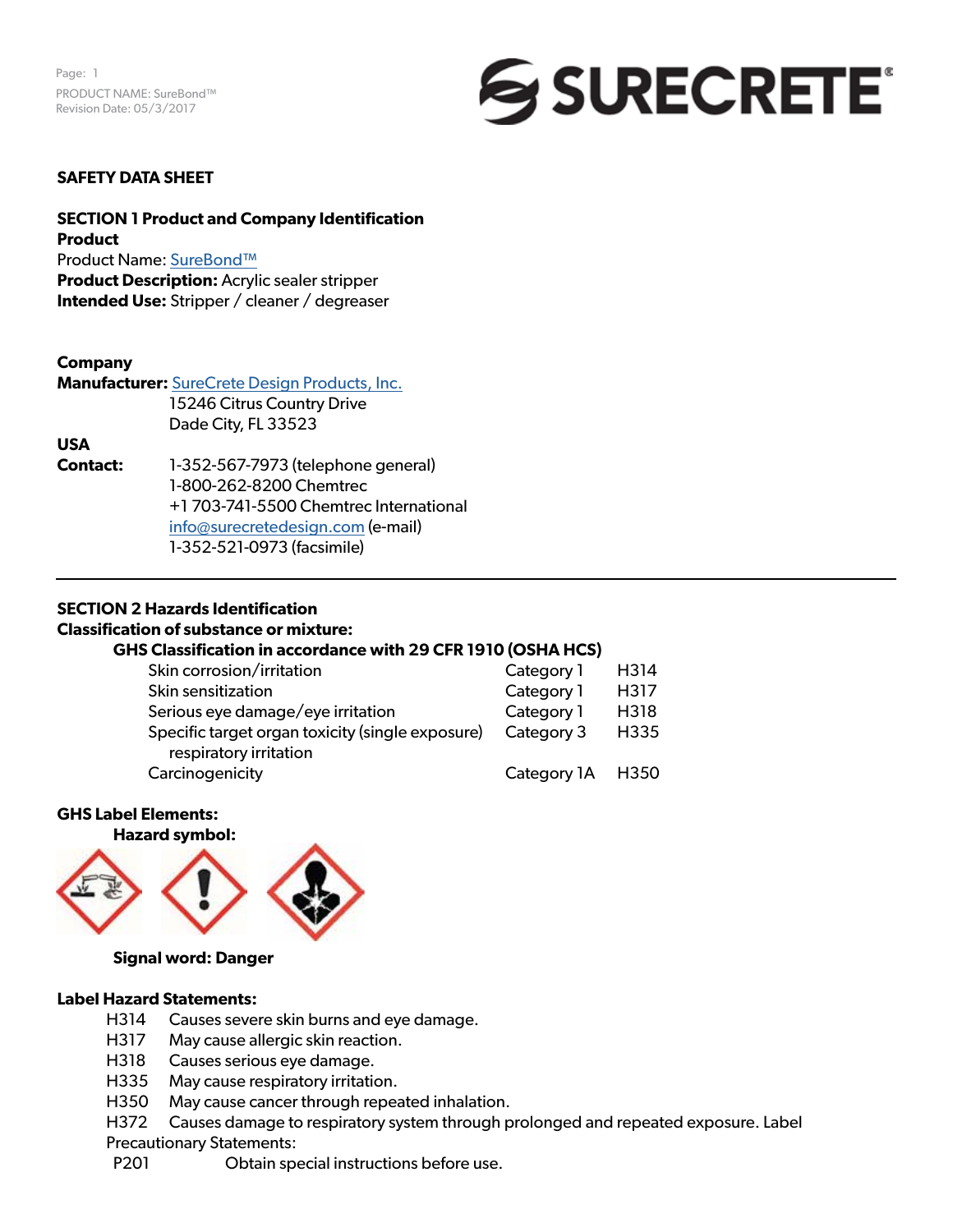

| P202                                      | Do not handle until all safety precautions have been read and understood.                                                                                                                                                                             |
|-------------------------------------------|-------------------------------------------------------------------------------------------------------------------------------------------------------------------------------------------------------------------------------------------------------|
| P <sub>260</sub>                          | Do not breathe dust.                                                                                                                                                                                                                                  |
| P264                                      | Wash thoroughly after handling this product.                                                                                                                                                                                                          |
| P270                                      | Do not eat, drink or smoke while handling this product.                                                                                                                                                                                               |
| P271                                      | Use only outdoors or in a well ventilated area.                                                                                                                                                                                                       |
| P280                                      | Wear eye protection, protective clothing, protective gloves.                                                                                                                                                                                          |
| P284                                      | Wear respiratory protection.                                                                                                                                                                                                                          |
|                                           | P301+330+331 IF SWALLOWED Rinse mouth. DO NOT induce vomiting. Immediately call poison<br>center/physician.                                                                                                                                           |
| P303+361+353                              | IF ON SKIN (or hair) Immediately take off all contaminated clothing. Rinse skin with<br>water/shower. Immediately call poison center/physician. Wash contaminated<br>clothing before reuse.                                                           |
| P304 + P340                               | IF INHALED Remove victim to fresh air and in a position comfortable for<br>breathing.                                                                                                                                                                 |
| $P342 + P313$                             | If experiencing respiratory symptoms: Get medical attention.                                                                                                                                                                                          |
|                                           | P305 + P351 + P338 IF IN EYES Rinse cautiously with water for several minutes. Remove contact lenses if<br>present and easy to do - continue rinsing.                                                                                                 |
| $P337 + P310$<br>P333+313<br>P363<br>P501 | If eye irritation persists: Immediately call a POISON CENTER/doctor.<br>If skin irritation or a rash occurs: Get medical attention.<br>Wash contaminated clothing before reuse.<br>Dispose of contents/container to an approved waste disposal plant. |
|                                           |                                                                                                                                                                                                                                                       |

# **Other hazards which do not result in classification or are not covered by the GHS:** May form

combustible dust con-centrations in the air.

# **SECTION 3 Composition / Information on Ingredients**

This material is regulated as a mixture

| <b>Ingredient</b>         | CAS#         | EC#       | <u>% (by weight)</u> |
|---------------------------|--------------|-----------|----------------------|
| <b>Hazardous</b>          |              |           |                      |
| Portland Cement type 1    | 65997-15-1   | <u>ND</u> | $37%$                |
| Crystalline silica quartz | 14808-60-7   | <b>ND</b> | <70%                 |
| <b>Calcium Oxide</b>      | 1305-78-8    | <b>ND</b> | $<$ 3%               |
| <b>Non hazardous</b>      |              |           |                      |
|                           | Trade secret |           | <7%                  |

The exact percentage (concentration) of composition has been withheld as a trade secret.

# SECTION 4 First Aid Measures

Eye Contact: Get medical attention immediately. Call a poison center or physician. Immediately flush eyes with plenty of water, occasionally lifting the upper and lower eyelids. Check for and remove any contact lenses. Continue to rinse for at least 20 minutes. Chemical burns must be treated promptly by a physician.

**Skin Contact:** Get medical attention immediately. Heavy exposure to portland cement dust, wet concrete or associat-ed water requires prompt attention. Quickly remove contaminated clothing, shoes, and leather goods such as watch-bands and belts. Quickly and gently blot or brush away excess portland cement. Immediately wash thoroughly with lukewarm, gently flowing water and non-abrasive pH neutral soap.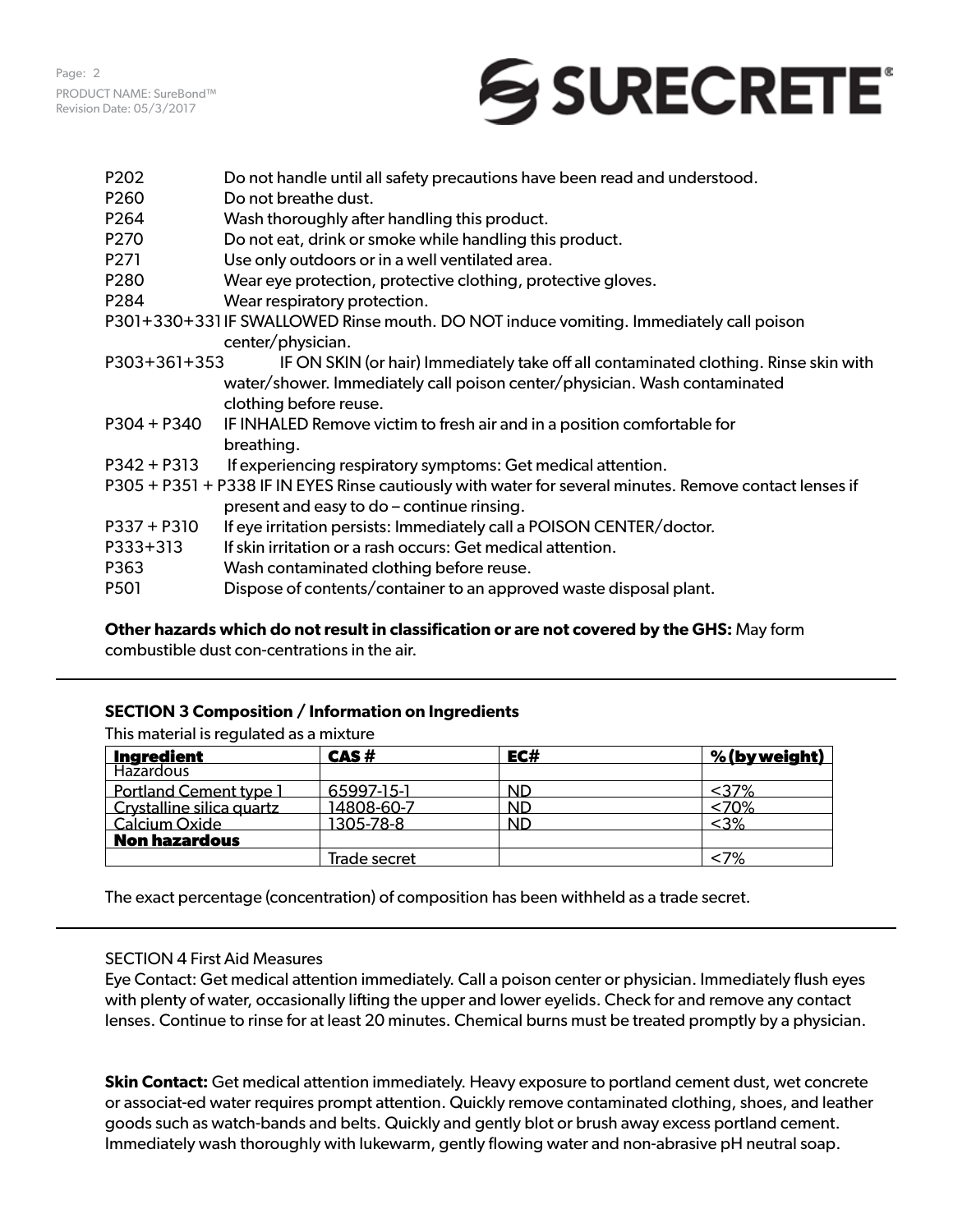Page: 3 PRODUCT NAME: SureBond™ Revision Date: 05/3/2017



Seek medical attention for rashes, burns, irritation, dermatitis and prolonged unprotected exposures to wet cement, cement mixtures or liquids from wet cement. Burns should be treated as caustic burns. Portland cement causes skin burns with little warning. Discomfort or pain cannot be relied upon to alert a person to a serious injury. You may not feel pain or the severity of the burn until hours after the exposure. Chemical burns must be treated promptly by a physician. In the event of any complaints or symptoms, avoid further exposure

**Inhalation:** Seek medical help if coughing or other symptoms persist. Inhalation of large amounts of portland cement requires immediate medical attention. Call a poison center or physician. Remove victim to fresh air and keep at rest in a position comfortable for breathing. If the individual is not breathing, if breathing is irregular or if respiratory arrest occurs, provide artificial respiration or oxygen by trained personnel. It may be dangerous to the person providing aid to give mouth-to-mouth resuscitation. If unconscious, place in recovery position and get medical attention immediate-ly. Maintain an open airway

**Ingestion:** Get medical attention immediately. Call a poison center or physician. Have victim rinse mouth thoroughly with water. DO NOT INDUCE VOMITING unless directed to do so by medical personnel. Remove victim to fresh air and keep at rest in a position comfortable for breathing. If material has been swallowed and the exposed person is con-scious, give small quantities of water to drink. Have victim drink 60 to 240 mL (2 to 8 oz.) of water. Stop giving water if the exposed person feels sick as vomiting may be dangerous. If vomiting occurs, the head should be kept low so that vomit does not enter the lungs. Chemical burns must be treated promptly by a physician. Never give anything by mouth to an unconscious person. If unconscious, place in recovery position and get medical attention immediately. Maintain an open airway.

# **Most important symptoms and effects, both acute and delayed:**

Eye contact: causes serious eye damage. Inhalation: may cause respiratory irritation. Skin contact: causes severe burns. May cause an allergic skin reaction. Ingestion: may cause burns to mouth, throat and stomach.

#### **Over-exposure signs/symptoms:**

Eye contact: pain, watering and redness. Inhalation: respiratory tract irritation and coughing. Skin contact: pain or irritation, redness and blistering may occur, skin burns, ulceration and necrosis may occur. Ingestion: stomach pains.

# **Potential chronic health effects:**

Long-term exposure to high concentrations of crystalline silica quartz may cause cancer. Long-term exposure to high concentrations of dust containing iron oxide can cause a benign condition termed "pulmonary siderosis." This condi-tion is not associated with any physical impairment of lung function

**Note to physician:** Treat symptomatically. Contact poison treatment specialist immediately if large quantities have been ingested or inhaled.

# **SECTION 5 Fire Fighting Measures**

**Extinguishing Media:** Water spray, alcohol resistant foam, Dry Chemical or CO2 appropriate for surrounding materials.

**Special Hazards:** Burning produces noxious and toxic fumes. Oxides of carbon.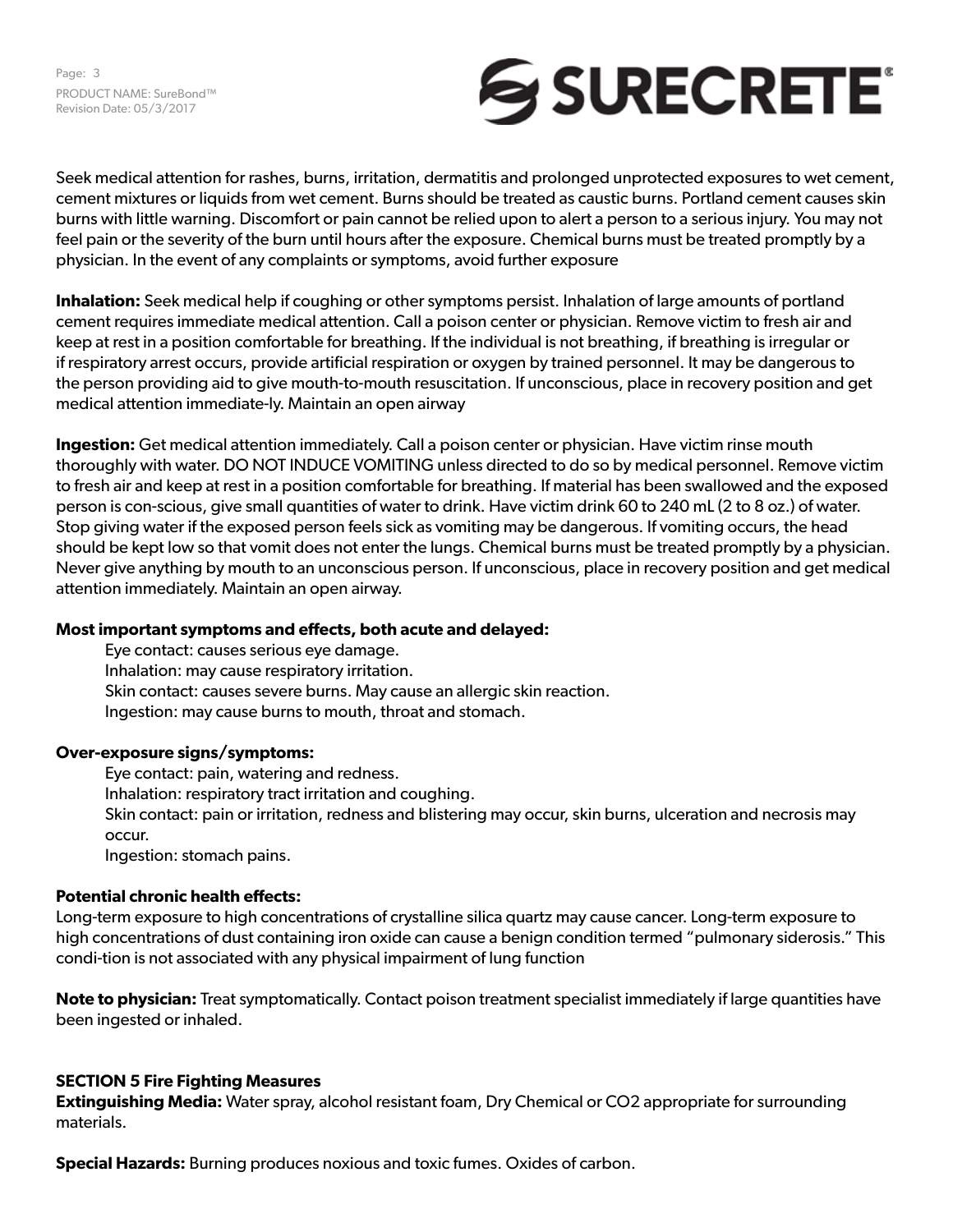

**Unusual Fire and Explosion Hazard:** Dust may form explosive mixture with air. Electrostatic charging is possible.

**Advice for firefighters:** Wear self-contained breathing apparatus for firefighting if necessary.

**Further information:** Use water spray to cool unopened containers.

#### **SECTION 6 Accidental Release Measures**

**Personal precautions:** Avoid dust generation. Eliminate all sources of ignition. Keep unnecessary and unprotected per-sonnel away from spill. Do not touch or walk through spilled material. Put on appropriate protective equipment.

**Environmental precautions:** Avoid dispersal of spilled material and runoff from contact with soil, waterways, drains and sewers.

Met**hods for clean-up:** Dry spills may be scooped up. Attempt to prevent dry product (dust) from becoming airborne. Wet product may be scraped up and placed in appropriate disposal containers. Allow wet product to dry before dis-posal. Do not flush down drains.

#### **SECTION 7 Handling and Storage**

**Handling:** Avoid contact with eyes, skin, and clothing. Promptly remove dusty clothing or clothing that has become wet with the mixed product. Launder clothing before reuse. Wash thoroughly after exposure to product. Avoid formation of dust - dust may form explosive mixture with air. Avoid dust deposit, remove dust regularly. Take precautionary measures against electrostatic charging. Keep away from open flames, heat and sparks.

Conditions of saf**e storage, including any incompatibilities:** Store product in a cool, dry, ventilated area. Prevent against physical damage and moisture. Normal temperatures and pressures do not affect the material. Wet portland cement is alkaline. As such it is incompatible with acids, ammonium salts and aluminum metal. Wet portland cement can cause severe chemical burns; do not get inside clothing, boots, shoes, or gloves.

#### **SECTION 8 Exposure Control / Personal Protection Exposure limit values:**

| <b>Component</b>           | Value / Source |                                                                  |                                                       |                  |  |
|----------------------------|----------------|------------------------------------------------------------------|-------------------------------------------------------|------------------|--|
| Portland cement            | <b>TLV</b>     | $lmg/m3$ (respirable fraction)                                   | No data available                                     | <b>ACGIH</b>     |  |
| 65997-15-1                 |                | 8h                                                               |                                                       |                  |  |
| <b>Portland cement</b>     | <b>REL</b>     | $5mg/m3$ (respirable fraction)                                   | 10mg/m <sup>3</sup> (total dust) 10h                  | <b>NIOSH</b>     |  |
| 65997-15-1                 |                | 10h.                                                             |                                                       |                  |  |
| <b>Portland cement</b>     | <b>TWA</b>     | $5mg/m3$ (respirable fraction)                                   | 15mg/m <sup>3</sup> (total dust) 8h                   | <b>OSHA PEL</b>  |  |
| 65997-15-1                 |                | 8h                                                               |                                                       |                  |  |
| Crystalline Silica, quartz | <b>TWA</b>     | .05mg/m <sup>3</sup> (respirable fraction)   No data available   |                                                       | <b>NIOSH REL</b> |  |
| 14808-60-7                 |                | 10h.                                                             |                                                       |                  |  |
| Crystalline Silica, quartz | <b>TWA</b>     | .025 mg/m <sup>3</sup> (respirable fraction)   No data available |                                                       | <b>ACGIHTLV</b>  |  |
| 14808-60-7                 |                | 8h                                                               |                                                       |                  |  |
| Crystalline Silica, quartz | <b>TWA</b>     | $10mg/m3$ divided by %SiO <sub>2</sub> + 2                       | $30$ mg/m <sup>3</sup> divided by %SiO <sub>2</sub> + | <b>OSHA PEL</b>  |  |
| 14808-60-7                 |                | (respirable fraction)                                            | 2 (total dust)                                        |                  |  |
| <b>Calcium Oxide</b>       | <b>TWA</b>     | $2 \,\mathrm{mg/m^3}$                                            | No data available                                     | <b>ACGIHTLV</b>  |  |
| 1305-78-8                  |                | 8h                                                               |                                                       |                  |  |
|                            |                |                                                                  |                                                       |                  |  |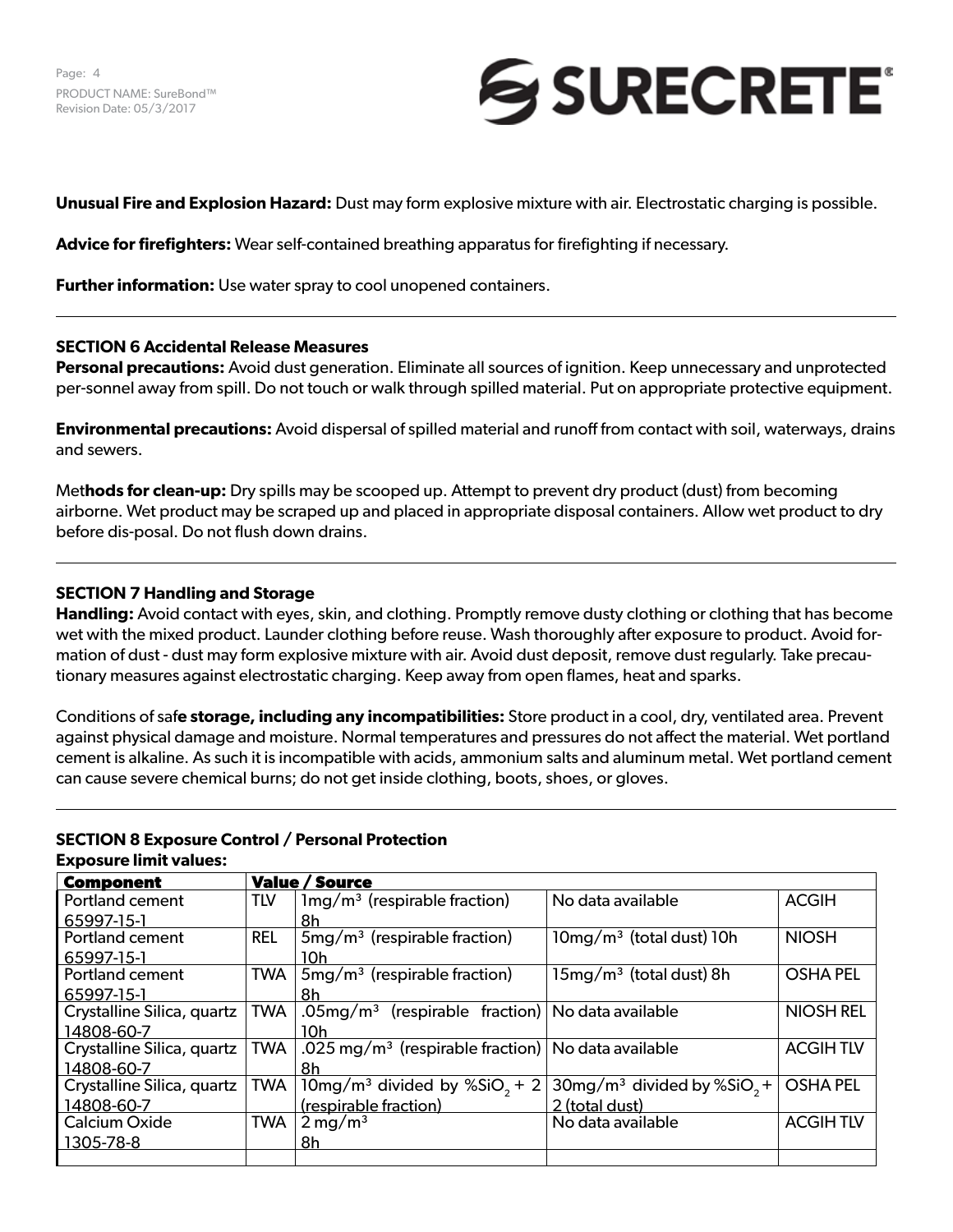Page: 5 PRODUCT NAME: SureBond™ Revision Date: 05/3/2017

# SURECRETE®

| <b>Component</b>       | <b>Value / Source</b> |                                            |                                         |                  |
|------------------------|-----------------------|--------------------------------------------|-----------------------------------------|------------------|
| Calcium Oxide          | <b>TWA</b>            | 2mg/m <sup>3</sup>                         | No data available                       | <b>NIOSH REL</b> |
| 1305-78-8              |                       | 10h                                        |                                         |                  |
| <b>Calcium Oxide</b>   | <b>TWA</b>            | $5 \,\mathrm{mg/m^3}$                      | No data available                       | <b>OSHA PEL</b>  |
| 1305-78-8              |                       | 8h                                         |                                         |                  |
| Limestone              | <b>TWA</b>            | $5mg/m3$ (respirable fraction)             | $10mg/m3$ (total dust)                  | <b>NIOSH REL</b> |
| 1317-65-3              |                       | 10h                                        | <u> 10h</u>                             |                  |
| Limestone              | <b>TWA</b>            | $5mg/m3$ (respirable fraction)             | $15mg/m3$ (total dust)                  | <b>OSHA PEL</b>  |
| 1317-65-3              |                       | 8h                                         | 8h                                      |                  |
| Magnesium Oxide        | <b>TWA</b>            | 10mg/m <sup>3</sup> (respirable fraction)  | No data available                       | <b>ACGIHTLV</b>  |
| 1309-48-4              |                       | 8h                                         |                                         |                  |
| <b>Magnesium Oxide</b> | <b>TWA</b>            | No data available                          | $15mg/m3v$ (total dust)                 | <b>OSHA PEL</b>  |
| 1309-48-4              |                       |                                            | 8h                                      |                  |
| Gypsum                 | <b>TWA</b>            | $10$ mg/m $^3$<br>(respirable<br>fraction) | No data available                       | <b>ACGIHTLV</b>  |
| 13397-24-5             |                       | 8h                                         |                                         |                  |
| Gypsum                 | <b>TWA</b>            | $5mg/m3$ (respirable fraction)             | $10mg/m3$ (total dust)                  | <b>NIOSH REL</b> |
| 13397-24-5             |                       | 8h                                         | 8h                                      |                  |
| Gypsum                 | <b>TWA</b>            | $5mg/m3$ (respirable fraction) 8h          | $15mg/m3$ (total dust)                  | <b>OSHA PEL</b>  |
| 13397-24-5             |                       |                                            | 8h                                      |                  |
| Kaolin                 | <b>PEL</b>            | 15 mg/m <sup>3</sup> (inhalable dust)      | $5 \,\mathrm{mg/m^3}$ (respirable dust) | <b>OSHA</b>      |
| 1332-58-7              |                       |                                            |                                         |                  |
| Kaolin                 | <b>TWA</b>            | $2 \,\mathrm{mg/m^3}$ (respirable dust)    | No data available                       | <b>ACGIH</b>     |
| 1332-58-7              |                       |                                            |                                         |                  |
| Calcium carbonate      | <b>PEL</b>            | 15 mg/m <sup>3</sup> (inhalable dust)      | $5 \,\mathrm{mg/m^3}$ (respirable dust) | <b>OSHA</b>      |
| $1317 - 65 - 3$        |                       |                                            |                                         |                  |

# **Exposure Controls**

Appropriate engineering controls: Use mechanical ventilation (dilution and local exhaust) to control exposure within applicable limits. Avoid actions that cause dust to become airborne.

# **Personal Protective Equipment**

Eye/face protection: To prevent eye contact, wear safety glasses with side shields, safety goggles or face shields when handling dust or wet cement. Wearing contact lenses when working with cement is not recommended.

Skin protection: Wear impervious clothing to eliminate skin contact. Where needed wear boots that are impervious to water to eliminate foot and ankle exposure. If clothing becomes saturated with wet con-crete it should be removed and replaced with dry clothing. Wear impervious gloves to eliminate skin contact. Do not rely on barrier creams. Periodically wash areas contacted by wet cement or its dry ingredients with pH neutral soap and water. Wash again at the end of work.

Respiratory protection: If engineering controls do not maintain airborne contaminant concentrations at a level which is adequate to protect worker health, an approved respirator may be appropriate. Respirator selection, use and maintenance must be accordance with regulatory requirements.

Hygiene Measures: Handle in accordance with good industrial hygiene and safety practice. Clean water should always be readily available for skin and (emergency) eye washing. Periodically wash areas contacted by port-land cement with a pH neutral soap and clean, uncontaminated water. If clothing becomes saturated with portland cement, garments should be removed and replaced with clean, dry clothing.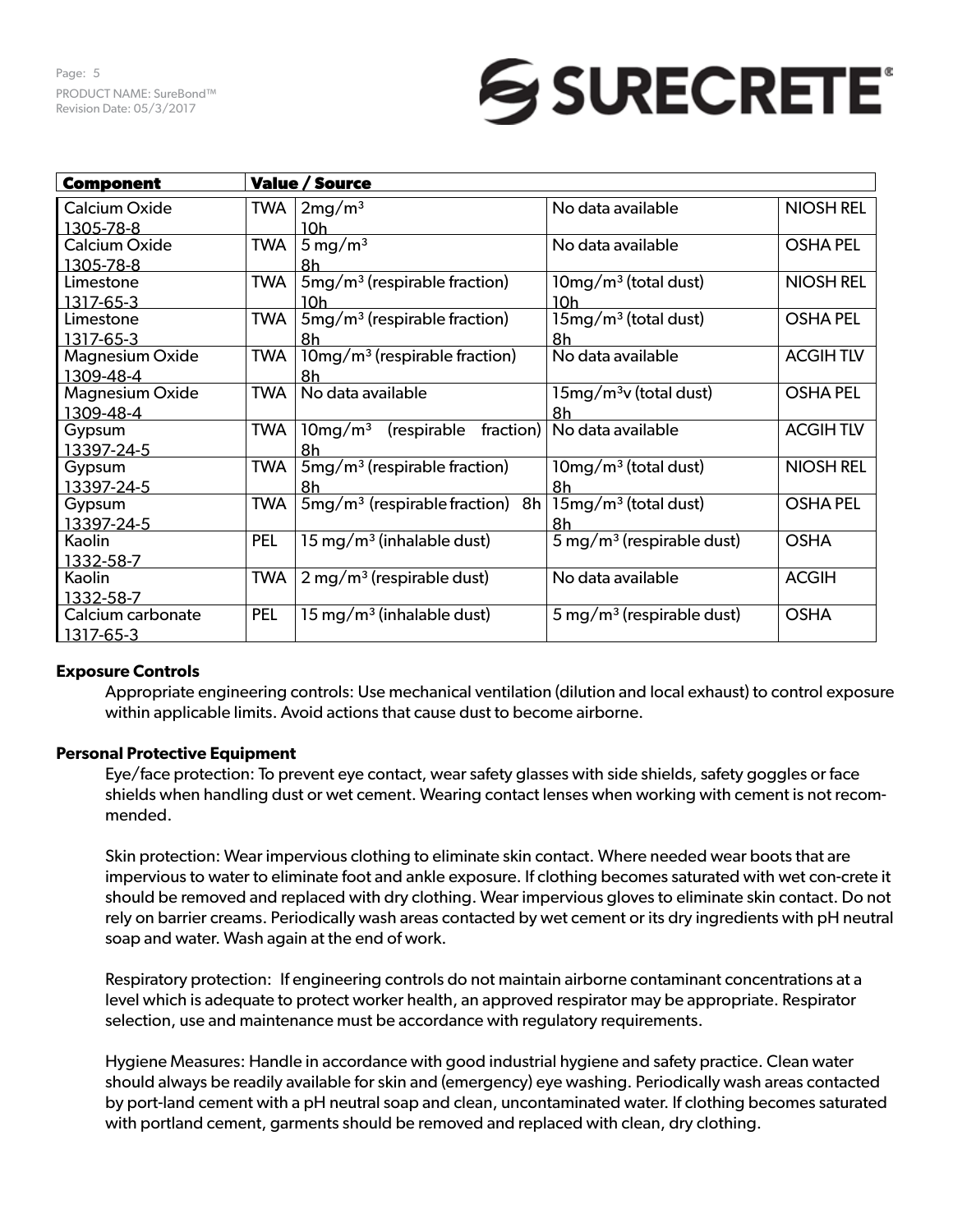Page: 6 PRODUCT NAME: SureBond™ Revision Date: 05/3/2017



**Control of environmental exposure:** Prevent further leakage or spillage if safe to do so. Do not let product enter drains or waterways. Discharge into the environment must be avoided.

**Potential environmental effects:** Not considered to be harmful to aquatic life.

#### **SECTION 9 Physical and Chemical Properties General**

Physical state: powder Color: varies by selection Odor: no distinct odor Odor Threshold: Not available

# **Safety Data**

pH in water: >11.5 Melting point: Not available Boiling point: Not available Flash point: Not available Freeze Point: Not available Evaporation rate: Not applicable Vapor pressure (mm Hg.): Not applicable Water solubility: 0.1 - 1% Vapor density (air  $= 1$ ): Not applicable Relative density: 2.65

# **SECTION 10 Stability and Reactivity**

**Reactivity:** Reacts slowly with water forming hydrated compounds, releasing heat and producing a strong alkaline solu-tion until reaction is substantially complete.

**Chemical stability:** Stable under normal storage conditions.

**Possibility of Hazardous reactions:** None under normal conditions of storage and use.

# **Conditions to avoid:** No specific data.

Incompatible materials: oxidizing materials, acids, aluminum and ammonium salt. Portland cement is highly alkaline and will react with acids to produce a violent, heat-generating reaction. Toxic gases or vapors may be given off depending on the acid involved. Reacts with acids, aluminum metals and ammonium salts. Aluminum powder and other alkali and alkaline earth elements will react in wet mortar or concrete, liberating hydrogen gas. Limestone ignites on contact with fluorine and is incompatible with acids, alum, ammonium salts, and magnesium. Silica reacts violently with powerful oxidizing agents such as fluorine, boron trifluoride, chlorine trifluoride, manganese trifluoride, and oxygen difluoride yielding possible fire and/or explosions. Silicates dissolve readily in hydrofluoric acid producing a corrosive gas — silicon tetrafluoride.

**Hazardous decomposition products:** Under normal conditions of storage and use, hazardous decomposition products should not be produced.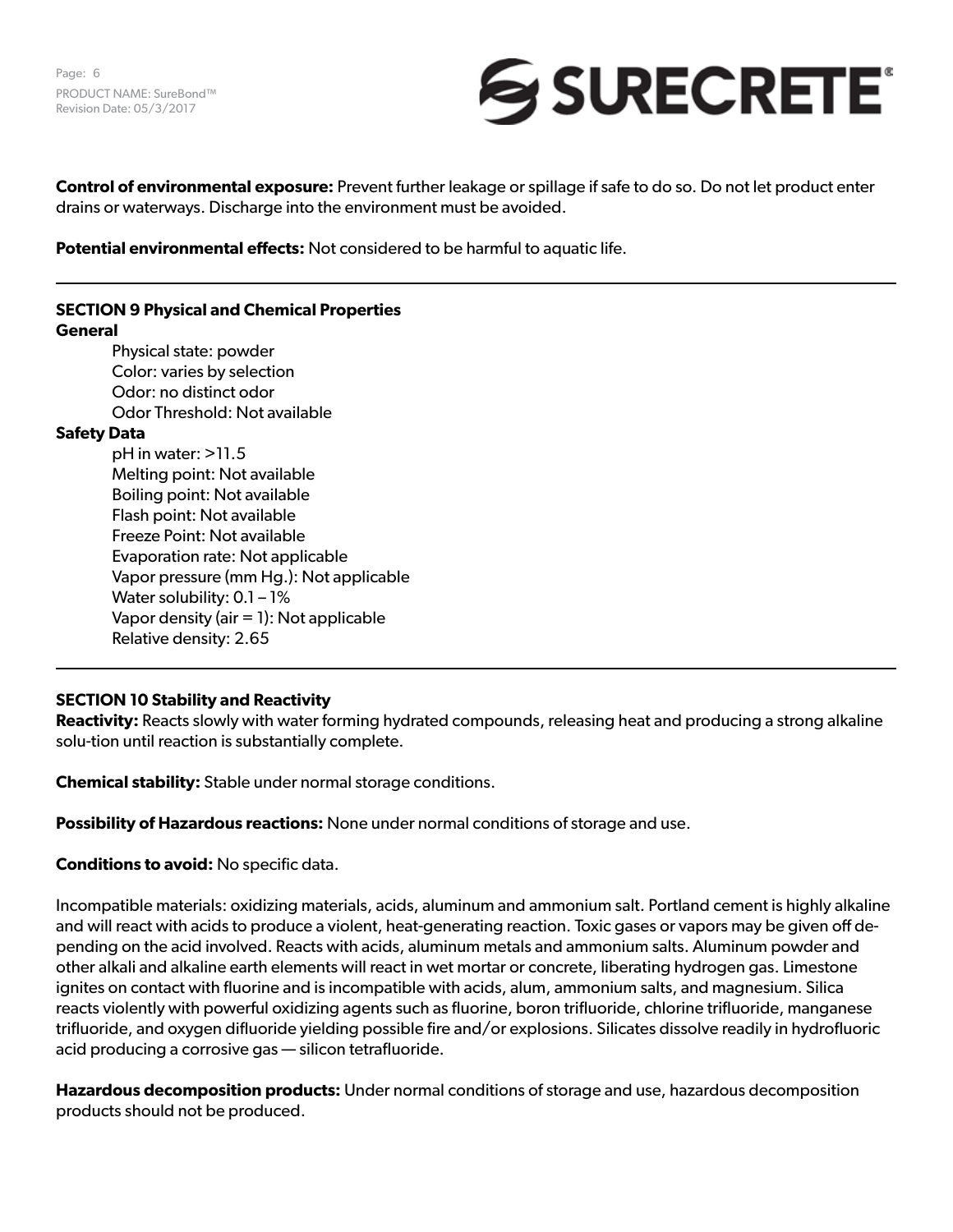

# **SECTION 11 Toxicological Information**

#### **Component Information**

| <b>Chemical Name</b>                                              | <b>Oral LD50</b> | <b>Inhalation LC50</b> |
|-------------------------------------------------------------------|------------------|------------------------|
| Crystalline Silica, quartz                                        | 500 mg/kg (Rat)  | No data available      |
| 14808-60-7                                                        |                  |                        |
| Limestone                                                         | 6450 mg/kg (Rat) | No data available      |
| 1317-65-3                                                         |                  |                        |
| Copolymer of vinyl acetate and $  > 2000$ mg/kg (Rat)<br>ethylene |                  | No data available      |

# **Acute Toxicity**

| <b>Route of Exposure</b>       | <b>Conclusion / Remarks</b>                                                      |
|--------------------------------|----------------------------------------------------------------------------------|
| <i>Inhalation</i>              | Contains $> 0.1\%$ crystalline silica which can be absorbed into the body by     |
|                                | inhalation and may have effects on the lungs, resulting in fibrosis (silicosis). |
|                                |                                                                                  |
| <i><u><b>Ingestion</b></u></i> | May cause burns to mouth, throat and stomach.                                    |
|                                |                                                                                  |
| <b>Skin</b>                    | Dries skin and mucous membranes.                                                 |
|                                |                                                                                  |
| <b>Eye</b>                     | Slightly irritating, not classified.                                             |

**Sensitization:** Does not cause sensitization.

Mutagenicity: No data available.

**Carcinogenicity:** This product contains greater than 0.1% crystalline silica which is listed as a Group 1 carcinogen by IARC, a known carcinogen by NTP, OSHA and as A2 suspected human carcinogen by ACGIH.

Reproductive toxicity: No data available.

# **Specific target organ toxicity- single exposure:** None

**Specific target organ toxicity- repeated exposure:** Crystalline silica, quartz targets respiratory tract and kidneys (Cate-gory 1).

**Aspiration Hazard:** No data available.

# **SECTION 12 Ecological Information**

| <b>Chemical Name</b>                       | <b>CAS No</b> | <b>Fish</b><br><b>LC50</b>                       | Algae/aquatic<br>plants EC50              | <b>Crustacea EC50</b> |
|--------------------------------------------|---------------|--------------------------------------------------|-------------------------------------------|-----------------------|
| Calcium Oxide                              | 1305-78-<br>8 | Oreochromis niloticus<br>100 mg/L (chronic NOEC) | No data available                         | No data available     |
| Copolymer of vinyl<br>acetate and ethylene |               | Cyprinus carpio<br>$>100$ mg/L<br>96 h           | Sludge<br>$>1000 \,\mathrm{mg/L}$<br>0.5h | No data available     |

**Persistence and degradability:** No data available.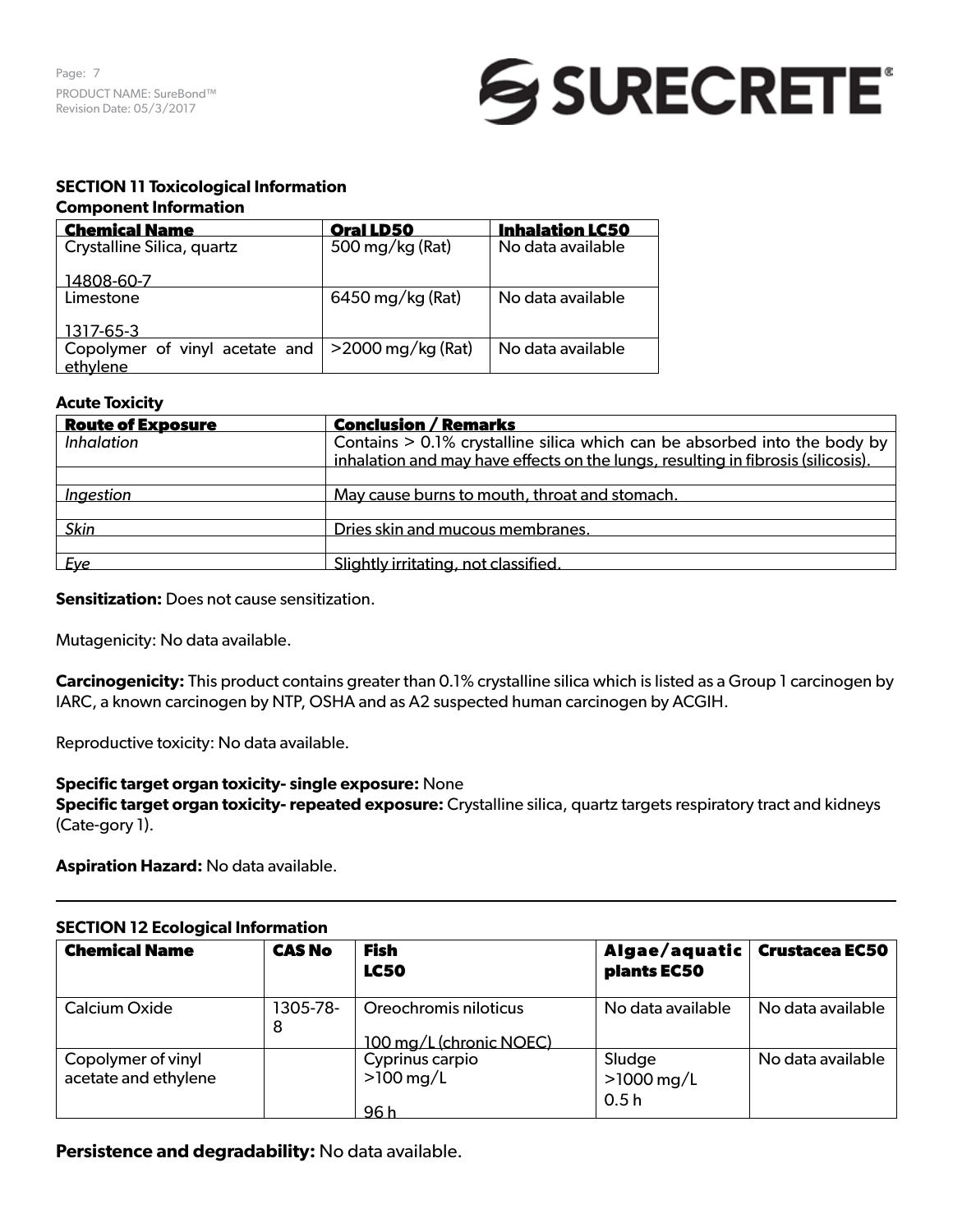# SURECRETE®

**Bio accumulative potential:** No data available.

**Mobility in soil:** No data available.

**Other adverse effects:** No data available.

# **SECTION 13 Disposal Considerations**

**Methods of disposal:** Dispose of contents/container in accordance with local/regional/national/international regula-tions.

# **Section 14 Transport Information International transport regulations**

This product is not regulated for transport.

|                   | $\textsf{Regulatory} \mid \textsf{UN number} \mid \textsf{Proper shipping} \mid \textsf{Class}$ |       | Packing   Additional   Marine |  |
|-------------------|-------------------------------------------------------------------------------------------------|-------|-------------------------------|--|
| Information       | name                                                                                            | aroup | information $\vert$ pollutant |  |
| <b>DOT</b>        | Not regulated                                                                                   |       | none                          |  |
| ADR/RID class     | Not regulated                                                                                   |       | none                          |  |
| <b>IMDG class</b> | Not regulated                                                                                   |       | none                          |  |
| <b>IATA class</b> | Not regulated                                                                                   |       | none                          |  |

# **SECTION 15 Regulatory Information**

**US federal regulations:** This product is hazardous according to OSHA 29 CFR 1910.1200. All components are on the U.S. EPA TSCA Inventory List.

# **TSCA Section 12(b) Export Notification (40 CFR 707, Subpt. D):** Not regulated.

# **OSHA Specifically Regulated Substances (29 CFR 1910.1001-1050):**

Crystalline Silica, quartz (impurity) (CAS 14808-60-7) Cancer.

# **CERCLA Hazardous Substance List (40 CFR 302.4):** not listed

# **Superfund Amendments and Reauthorization Act of 1986 (SARA)**

**Hazard Categories**: None

**SARA 302 Extremely hazardous substance:** Not listed.

# **SARA 311/312 Hazardous chemical:**

Immediate (acute) health hazard Delayed (chronic) health hazard

# **SARA 313 (TRI reporting):**

Chromium, ion (Cr6+) CAS 8540-29-9 <0.1% Lead (organic and inorganic) <0.1% Nickel Compounds <0.1%

# **Clean Air Act (CAA) Section 112 Hazardous Air Pollutants (HAPs) List:**

**CAS No. Chemical Upper limit wt. %**  108-05-4 Vinyl acetate <0.003 75-07-0 Acetaldehyde <0.002 141-78-6 Ethyl acetate <0.015